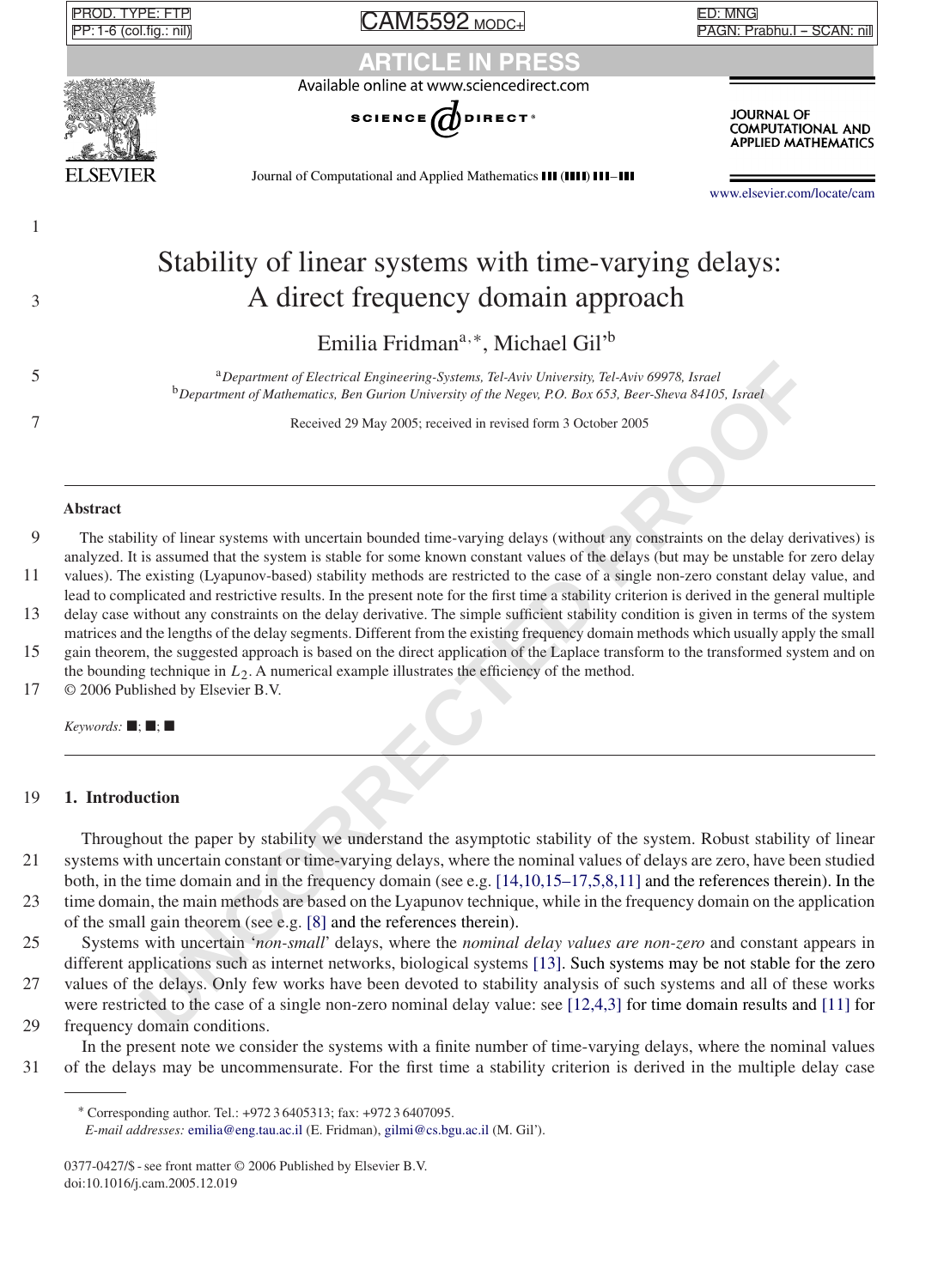2 *E. Fridman, M. Gil' / Journal of Computational and Applied Mathematics* **(111) 111-111** ARTICLE IN PRESS

 $\overline{\phantom{a}}$ 

AM5592

- 1 without any constraints on the delay derivatives. For the sake of generality we consider the complex state vector and the complex system matrices. It should be noted that stability analysis of distributed retarded systems leads to ordinary
- 3 differential-delay equations with complex, in general, coefficients, cf. [\[7\].](#page-5-0) Assuming that the system is stable for some known constant values of the delays, we derive sufficient stability conditions in terms of the system matrices and the
- 5 sizes of the delay perturbations. We apply a new frequency domain approach which is based on the direct application of the Laplace transform to the transformed system, on the Parseval equality and on the bounding technique in *L*2.
- 7 Similar approach has been introduced by [\[6, Chapter 10\]](#page-5-0) for analysis of absolute stability of retarded systems with constant delays. In the present note we develop the method of [\[6\]](#page-5-0) to the case of time-varying delays.
- *Notation*. Below  $\mathbb{C}^n$  denotes a space of complex column vectors with the Euclidean norm  $\| \cdot \|$  and the unit matrix *I*.  $||A||$  denotes the Euclidean norm of a  $n \times n$  complex matrix *A*, which is equal to the maximum singular value of
- *A*. *C*[−*η*, 0] is the space of continuous functions  $\phi$  : [−*η*, 0] → *C<sup>n</sup>* with the norm  $\|\phi\|_{C[-\eta,0]} = \max_{t \in [-\eta,0]} \|\phi(t)\|$ .  $L_2[0,\infty)$  is the space of square integrable functions  $v:[0,\infty) \to C^n$  with the norm

13 
$$
||v||_{L_2[0,\infty)} := \left[\int_0^\infty ||v(t)||^2 dt\right]^{1/2},
$$

*L*<sub>2</sub>(−∞, ∞), *L*<sub>2</sub>[0*, l*](*l* > 0) are defined similarly. For a matrix-function *U*(*s*), *s* ∈ *R* 

$$
||U(s)||_{\infty} := \sup_{-\infty < s < \infty} ||U(s)||.
$$

# **2. Stability**

19

17 *2.1. Problem formulation and main results*

Consider the system

$$
\dot{x}(t) = \sum_{k=1}^{m} A_k x(t - \tau_k(t)) \quad (t > 0),
$$
\n(1)

$$
x(t) = \phi(t) \quad (-\eta \leq t \leq 0, \phi \in C[-\eta, 0]), \tag{2}
$$

21 where  $x(t) \in C^n$ ,  $\eta > 0$ ,  $A_k$  are constant complex-valued  $n \times n$ -matrices;  $\tau_k(t)$  are non-negative piecewise-continuous scalar functions defined on  $[0, \infty)$  and satisfying the conditions

$$
23 \t\t 0 \le h_k \le \tau_k(t) \le h_k + \mu_k, \quad k = 1, \dots, m; \quad t \ge 0,
$$
\n
$$
(3)
$$

where  $h_k$  are known constant (nominal) values of the delays,  $h_k + \mu_k$  are known constant upper bounds of the delays 25 and  $h_k + \mu_k \le \eta$ ,  $k = 1, \ldots, m$ . For the existence results and the definitions of asymptotic stability of (1) see e.g. [\[9\].](#page-5-0) Consider also the nominal equation with the nominal values of the delays  $h_k$ :

13 
$$
||v||_{L_2[0,\infty)} := \left[\int_0^\infty ||v(t)||^2 dt\right]^{1/2},
$$
  
\n $L_2(-\infty, \infty), L_2[0, l](l > 0)$  are defined similarly. For a matrix-function  $U(s), s \in R$   
\n
$$
||U(s)||_{\infty} := \sup_{-\infty < s < \infty} ||U(s)||.
$$
  
\n2. Stability  
\n2. Stability  
\n2. Stability  
\n2. It is a system  
\n
$$
\dot{x}(t) = \sum_{k=1}^m A_k x(t - \tau_k(t)) \quad (t > 0),
$$
  
\n
$$
x(t) = \phi(t) \quad (-\eta \le t \le 0, \phi \in C[-\eta, 0]),
$$
  
\n
$$
x(t) = \phi(t) \quad (-\eta \le t \le 0, \phi \in C[-\eta, 0]),
$$
  
\n
$$
x(t) = \phi(t) \quad (-\eta \le t \le 0, \phi \in C[-\eta, 0]),
$$
  
\n
$$
x(t) = \phi(t) \quad (-\eta \le t \le 0, \phi \in C[-\eta, 0]),
$$
  
\n
$$
x = 1, ..., m; t \ge 0,
$$
  
\n
$$
x = 1, ..., m; t \ge 0,
$$
  
\n
$$
x = 1, ..., m; t \ge 0,
$$
  
\n
$$
x = 1, ..., m; t \ge 0,
$$
  
\n
$$
x = 1, ..., m; t \ge 0,
$$
  
\n
$$
x = 1, ..., m; t \ge 0,
$$
  
\n
$$
x = 1, ..., m; t \ge 0,
$$
  
\n
$$
x = 1, ..., m; t \ge 0,
$$
  
\n
$$
y(t) = \sum_{k=1}^m A_k v(t - h_k), \quad v(t) \in C^n,
$$
  
\n
$$
v(t) = \phi(t), \quad -\eta \le t \le 0.
$$
  
\n29 We assume that

29 We assume that

*A*1. The nominal system (4) is asymptotically stable.

31 Assumption A1 may be verified by applying the existing frequency domain criteria (see e.g. [16,12]).

Let  $G(t)$  be a fundamental solution of (4), i.e. a matrix-valued function that satisfies (4) and the initial conditions 33 *G*(0+) = *I*, *G*(*t*) = 0 (*t* < 0). Since (4) is stable,  $v \in L_2[0, \infty)$  and

$$
||v(t)|| \leqslant Me^{-\alpha t} ||\phi||_{C[-\eta,0]},
$$

35 
$$
||G(t)|| \le Me^{-\alpha t}
$$
,  $||\dot{G}(t)|| \le Me^{-\alpha t}$ ,  $M \ge 1$ ,  $\alpha > 0$ . (5)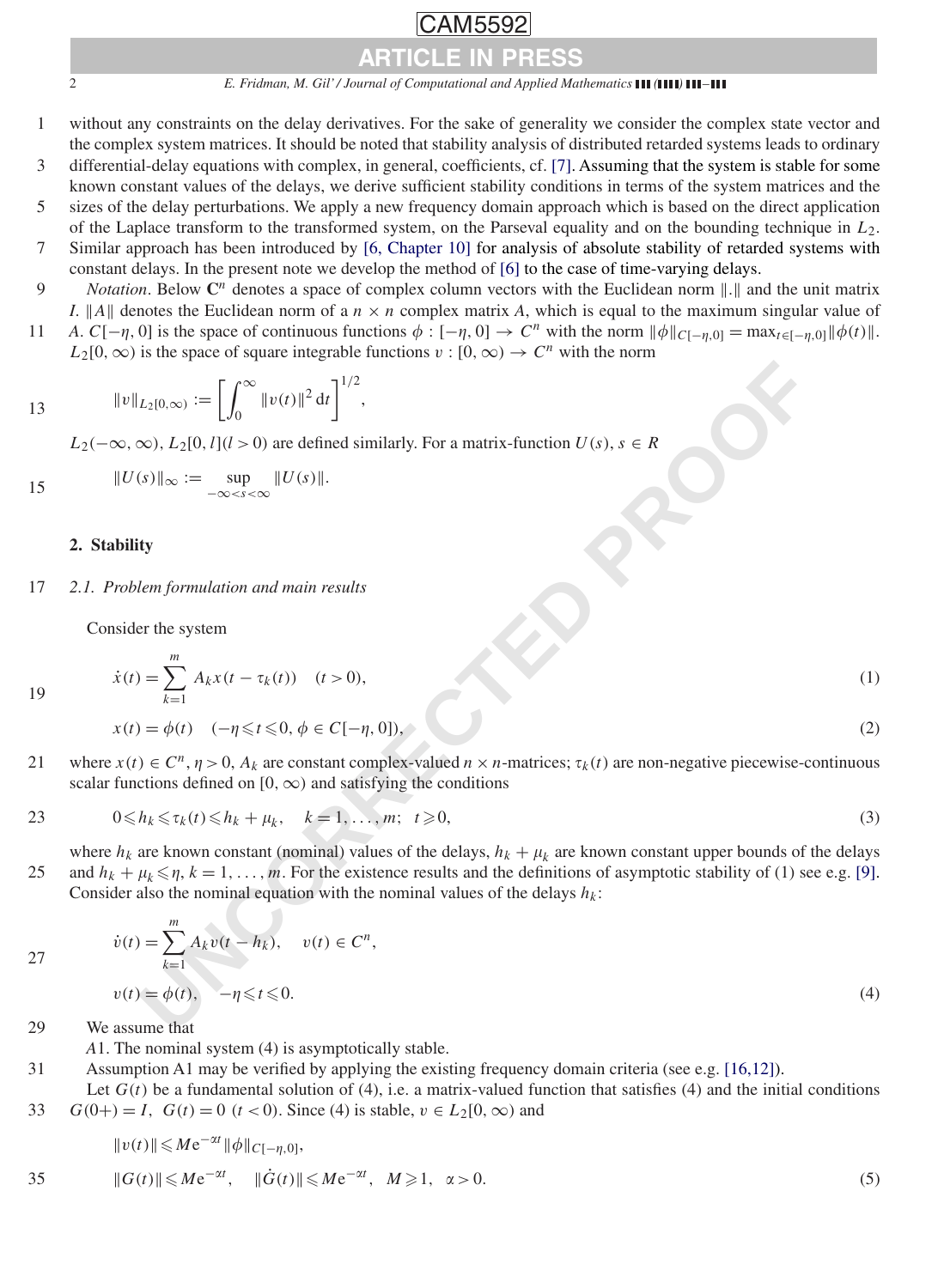$\overline{\phantom{a}}$ 

AM5592

1 Denote

$$
K(z) = zI - \sum_{k=1}^{m} A_k e^{-zh_k}.
$$
 (6)

3 A1 means that the roots of the determinant det *K(z)* are in the open left half-plane. *K(z)* is the Laplace transform of *G*, while  $zK^{-1}(z) - I$  is the Laplace transform of  $\dot{G}$ . We have

$$
\|K(is)\| = \left\|\int_0^\infty e^{-ist} G(t) dt\right\| \leqslant \int_0^\infty \|G(t)\| dt
$$
  

$$
\leqslant \int_0^\infty Me^{-\alpha t} dt \leqslant M/\alpha, \quad \forall s \in R,
$$

and thus

$$
7 \t\t\t \|K^{-1}(is)\|_{\infty} < \infty. \t\t(7)
$$

Similarly

$$
9 \t\t\t ||sK^{-1}(is)||_{\infty} < \infty.
$$

To formulate the main result (Theorem 2.1) put

$$
\theta(K) := \left\| \begin{bmatrix} \mu_1 s I_n \\ \cdots \\ \mu_m s I_n \end{bmatrix} K^{-1}(is)[A_1 \ \ldots \ A_m] \right\|_{\infty}
$$

Due to (8),  $\theta(K) \le ||sK^{-1}(is)||_{\infty} \sum_{k=1}^{m} \mu_k ||A_k|| < \infty$ .

13 **Theorem 2.1.** *Under A*1 (1) *is asymptotically stable for all time-varying delays satisfying* (3) *if*

$$
\theta(K) < 1. \tag{9}
$$

# 15 Proof of Theorem 2.1 is based on the following lemma:

<sup>1</sup>(*is*) ||<sub>∞</sub> < ∞.<br>
<sup>-1</sup>(*is*) ||<sub>∞</sub> < ∞.<br>
ulate the main result (Theorem 2.1) put<br>  $\left\| \left( \begin{array}{c} \mu_1 s I_n \\ \mu_m s I_n \end{array} \right) \right\|_K - 1$  (*is*)  $\left\| A \ldots A_m \right\|_K$ <br>  $\theta(K) \leq \|s K^{-1}(is)\|_{\infty} \sum_{k=1}^m \mu_k \|A_k\| < \infty$ .<br> **2.1.** *Unde* **Lemma 2.1.** Assume that A1 and (9) hold. Then there exists  $m_0 > 0$  such that for all time-varying delays satisfying (3) 17 *a solution x of* (1), (2) *satisfies the following estimate*:

$$
\|\dot{x}\|_{L_2[0,\infty)} \leq m_0 \|\phi\|_{C[-\eta,0]}.
$$

- 19 Proofs of Theorem 2.1 and Lemma 2.1 are given in the next section. The following Corollary follows immediately from Theorem 2.1:
- **21 Corollary 2.1.** *Under A1 for all small enough*  $\mu_k$ ,  $k = 1, \ldots, m$  *and piecewise-continuous delays satisfying* (3) *the system* (1) *is asymptotically stable.*

 $A_k f_k(t)$ , (10)

23 *2.2. Proofs*

**Proof of Lemma 2.1.** Representing (1) in the form

*i*=1

 $\dot{x}(t) = \sum_{n=1}^{m}$ *i*=1 *A<sub>k</sub>x*(*t* − *h<sub>k</sub>*) +  $\sum_{k=1}^{m}$ 

where

25

27 
$$
f_k(t) = x(t - \tau_k(t)) - x(t - h_k),
$$

11

formulate the main result (Theorem 2.1)  

$$
\theta(K) := \left\| \begin{bmatrix} \mu_1 s I_n \\ \mu_2 s I_n \end{bmatrix} \right\|_{K^{-1}(i) \cap [A]}.
$$

rrmulate the main result (Theorem 2.1) put  
\n
$$
(K) := \left\| \begin{bmatrix} \mu_1 s I_n \\ \cdots \end{bmatrix} K^{-1} (is) [A_1 \ \cdots \ A_m] \right\|.
$$

$$
\infty < \infty. \tag{8}
$$

$$
f_{\rm{max}}
$$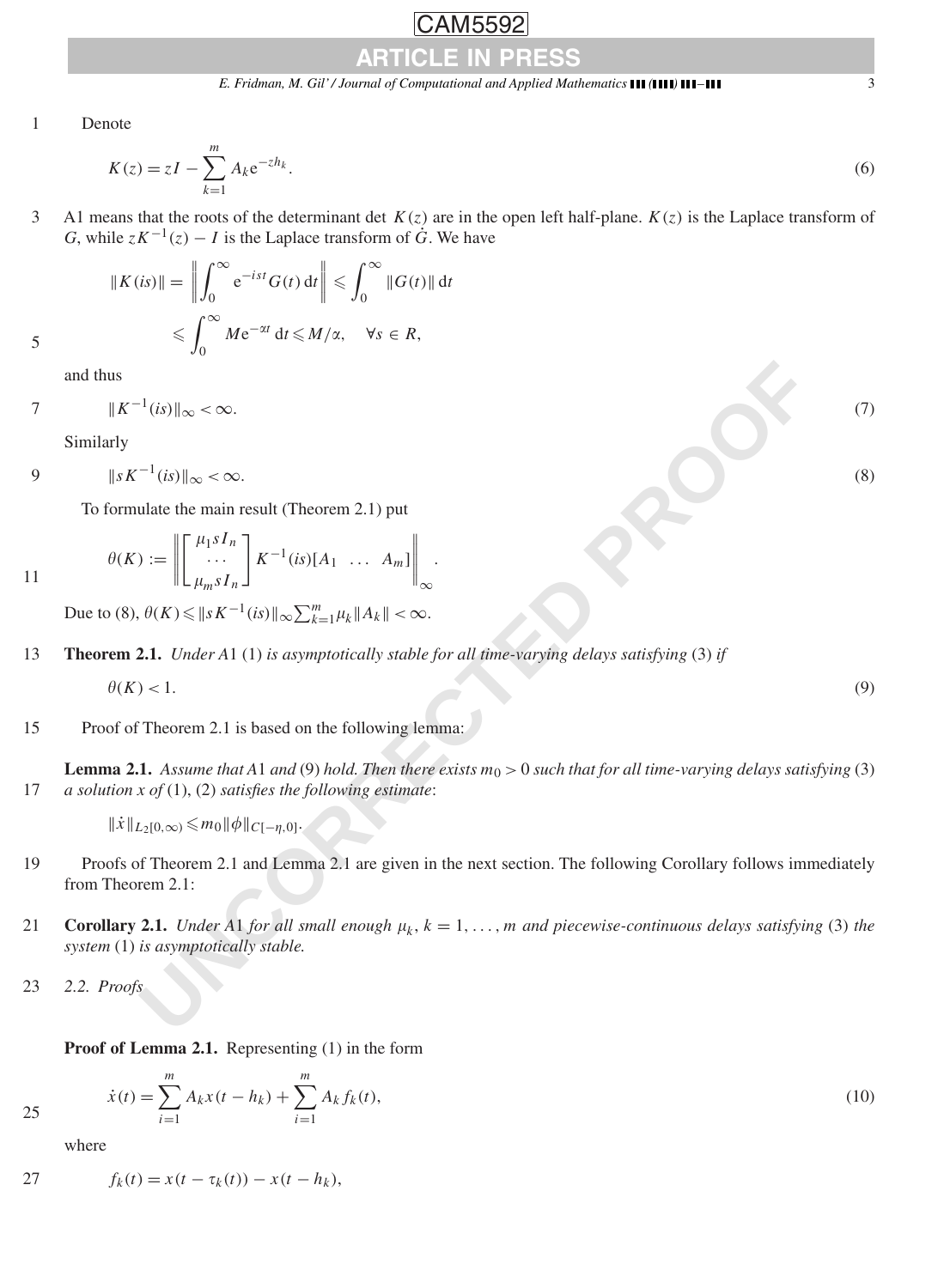# $\overline{\phantom{a}}$ ARTICLE IN PRESS

# 4 *E. Fridman, M. Gil' / Journal of Computational and Applied Mathematics ( )* –

1 and applying to (10) the variation of constants formula, we find that (1), (2) is equivalent to the equation

$$
x(t) = v(t) + \int_0^t G(t - t_1) \sum_{k=1}^m A_k f_k(t_1) dt_1 \quad (t \ge 0),
$$
\n(11)

3 where *v* is a solution of (4). Differentiating (11) in *t* we arrive at the equation

$$
\dot{x}(t) = \dot{v}(t) + \sum_{k=1}^{m} \left[ \int_0^t \dot{G}(t - t_1) A_k f_k(t_1) dt_1 + A_k f_k(t) \right].
$$
\n(12)

Take into account that  $G(0) = I$  and  $zK^{-1}(z) - I$  is the Laplace transform of  $\dot{G}$ . Then due to the property of the convolution, we can assert that the Laplace transform of the expression

7 
$$
\int_0^t \dot{G}(t-t_1) A_k f_k(t_1) dt_1 + A_k f_k(t)
$$

is  $zK^{-1}(z)A_kF_k(z)$ , where  $F_k(z)$  is the Laplace transform of  $f_k(t)$ . We have

$$
\left\| \begin{bmatrix} sI_n \\ \cdots \\ sI_n \end{bmatrix} K^{-1}(is)[\mu_1 A_1 \cdots \mu_m A_m] \text{diag} \left\{ \frac{F_1(is)}{\mu_1}, \cdots, \frac{F_m(is)}{\mu_m} \right\} \right\|_{L_2(-\infty, \infty)}
$$
\n
$$
\leq \theta(K) \max_{k=1,\dots,m} \left\| \frac{F_k(is)}{\mu_k} \right\|_{L_2(-\infty, \infty)}.
$$

Therefore, due to the Parseval equality, we obtain

convolution, we can assert that the Laplace transform of the expression  
\n
$$
\int_{0}^{T} \dot{G}(t-t_1) A_k f_k(t_1) dt_1 + A_k f_k(t)
$$
\nis  $z K^{-1}(z) A_k F_k(z)$ , where  $F_k(z)$  is the Laplace transform of  $f_k(t)$ . We have  
\n
$$
\left\| \begin{bmatrix} sI_n \\ \vdots \\ sI_n \end{bmatrix} K^{-1}(is)[\mu_1 A_1 \cdots \mu_m A_m] \text{diag} \left\{ \frac{F_1(is)}{\mu_1}, \dots, \frac{F_m(is)}{\mu_m} \right\} \right\|_{L_2(-\infty, \infty)}
$$
\n
$$
\leq \theta(K) \lim_{k=1, \dots, m} \left\| \frac{F_k(is)}{\mu_k} \right\|_{L_2(-\infty, \infty)}.
$$
\nTherefore, due to the Parseval equality, we obtain  
\n
$$
\left\| \int_{0}^{t} \begin{bmatrix} \dot{G}(t-t_1) \\ \vdots \\ \dot{G}(t-t_1) \end{bmatrix} [\mu_1 A_1 \cdots \mu_m A_m] \text{diag} \left\{ \frac{f_1(t)}{\mu_1}, \dots, \frac{f_2(t)}{\mu_2} \right\} \right\|_{L_2(0, \infty)}
$$
\n
$$
= \frac{1}{2\pi} \left\| \begin{bmatrix} sI_n \\ \vdots \\ sI_n \end{bmatrix} K^{-1}(is)[\mu_1 A_1 \cdots \mu_m A_m] \text{diag} \left\{ \frac{f_1(t)}{\mu_1}, \dots, \frac{f_2(t)}{\mu_2} \right\} \right\|_{L_2(0, \infty)}
$$
\n
$$
= \frac{1}{2\pi} \left\| \begin{bmatrix} sI_n \\ \vdots \\ sI_n \end{bmatrix} K^{-1}(is)[\mu_1 A_1 \cdots \mu_m A_m] \text{diag} \left\{ \frac{F_1(is)}{\mu_1}, \dots, \frac{F_m(is)}{\mu_m} \right\} \right\|_{L_2(-\infty, \infty)}
$$
\n
$$
\leq \theta(K) \lim_{k=1, \dots, m} \left\| \frac{F_k(is)}{\mu_k} \right\|_{L_2(0, \infty)} = \theta(K) \lim_{k=1, \dots, m} \frac{\|f_k\|_{L_2(0, \infty)}}
$$

$$
11\phantom{.0}
$$

The following holds:

13 
$$
\|f_k\|_{L_2[0,\infty)}^2 = \|f_k\|_{L_2[0,l]}^2 + \|f_k\|_{L_2[l,\infty)}^2
$$

with a fixed finite  $l > 2\eta$ . Since (1) is a linear equation, there is a constant  $m_1 = m_1(l)$ , such that  $||x(t)||_{C[0,l]} \le$ 15 *m*<sub>1</sub> $\|\phi\|_{C[-η,0]}$ . Hence,

$$
|| f_k ||_{L_2[0,l]} \le m_2 || \phi ||_{C[-\eta,0]} \quad (m_2 = m_2(l) \equiv \text{const}). \tag{14}
$$

17 Take into account that

$$
f_k(t) = x(t - \tau_k(t)) - x(t - h_k) = -\int_{t - \tau_k(t)}^{t - h_k} \dot{x}(s) \,ds.
$$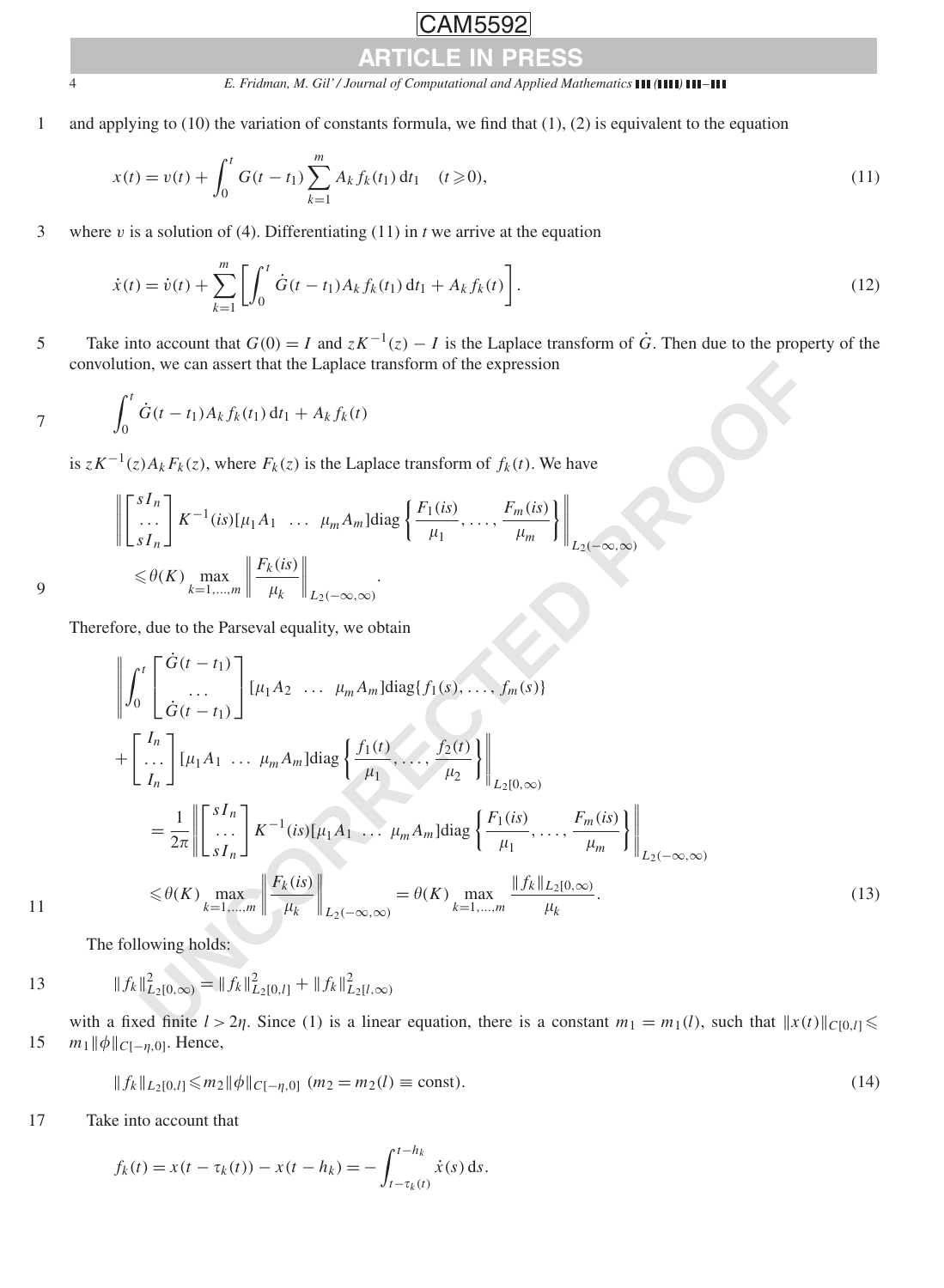*E. Fridman, M. Gil' / Journal of Computational and Applied Mathematics ( )* – 5

1 Then, applying the Schwarz inequality and changing the order of integration, we find

$$
||f_k||_{L_2[I,\infty)}^2 = \int_l^{\infty} \left| \int_{t_k - \tau_k(t)}^{t - h_k} \dot{x}(s) \, ds \right|^2 dt \le \int_l^{\infty} \left( \int_{t - h_k - \mu_k}^{t - h_k} ||\dot{x}(s)|| \, ds \right)^2 dt
$$
  
\n
$$
\le \int_l^{\infty} \mu_k \int_{t - h_k - \mu_k}^{t - h_k} ||\dot{x}(s)||^2 \, ds \, dt = \int_l^{\infty} \mu_k \int_0^{\mu_k} ||\dot{x}(t - h_k - s_1)||^2 \, ds_1 \, dt
$$
  
\n
$$
= \mu_k \int_0^{\mu_k} \int_l^{\infty} ||\dot{x}(t - s_1 - h_k)||^2 \, dt \, ds_1 = \mu_k \int_0^{\mu_k} \int_{t - s_1 - h_k}^{\infty} ||\dot{x}(t_1)||^2 \, dt_1 \, ds_1
$$
  
\n
$$
\le \mu_k^2 \int_0^{\infty} ||\dot{x}(t_1)||^2 \, dt_1.
$$
\n(15)

Since (4) is stable, there is a constant  $m_2$ , such that  $\|\dot{v}\|_{L_2[0,\infty)} \leq m_2 \|\phi\|_{C[-\eta,0]}$ , cf. Theorem 8.4.3 from Gil (1998). Therefore  $(12)$ – $(15)$  imply

$$
\mathbb{E}\left[\left[\begin{array}{c} \dot{x}(t) \\ \dot{\ldots} \\ \dot{x}(t) \end{array}\right]\right\|_{L_2[0,\infty)} \leq m_3 \|\phi\|_{C[-\eta,0]} + \theta(K) \left\|\left[\begin{array}{c} \dot{x} \\ \dot{\ldots} \\ \dot{x} \end{array}\right]\right\|_{L_2[0,\infty)} \quad (m_3 \equiv \text{const}).\tag{16}
$$

Hence, condition (9) yields the required result.

**Proof of Theorem 2.1.** Let  $v(t)$  be a solution of (4),  $x(t)$  be a solution of (1), (2). By Parseval's equality from (11) similarly to (13) we obtain

$$
||x||_{L_2[0,\infty)} \le ||v||_{L_2[0,\infty)} + \sum_{k=1}^m \left\| \int_0^t G(t - t_1) A_k f_k(s) ds \right\|_{L_2[0,\infty)}
$$
  

$$
\le ||v||_{L_2[0,\infty)} + \sum_{k=1}^m ||A_k|| \cdot ||K^{-1}(is)||_{\infty} ||f_k||_{L_2[0,\infty)}.
$$

Then from (14), (15), (7) and Lemma 2.1 it follows that  $x \in L_2[0, \infty)$ .

11 From (11), (5) we find

$$
J_0
$$
\n
$$
C = (4) \text{ is stable, there is a constant } m_2, \text{ such that } ||\dot{v}||_{L_2[0,\infty)} \le m_2 ||\phi||_{C[-\eta,0]} \text{ , cf. Theorem 8.4.3 from Gil (1998).}
$$
\n
$$
\left\| \begin{bmatrix} \dot{x}(t) \\ \dot{x}(t) \\ \dot{x}(t) \end{bmatrix} \right\|_{L_2[0,\infty)} \le m_3 ||\phi||_{C[-\eta,0]} + \theta(K) \left\| \begin{bmatrix} \dot{x} \\ \dot{x} \\ \dot{x} \end{bmatrix} \right\|_{L_2[0,\infty)}
$$
\n
$$
P = \text{const.}
$$
\n
$$
= \text{constant.}
$$
\n
$$
C = \text{constant.}
$$
\n
$$
C = \text{constant.}
$$
\n
$$
C = \text{constant.}
$$
\n
$$
C = \text{constant.}
$$
\n
$$
C = \text{constant.}
$$
\n
$$
C = \text{constant.}
$$
\n
$$
C = \text{constant.}
$$
\n
$$
C = \text{constant.}
$$
\n
$$
C = \text{constant.}
$$
\n
$$
C = \text{constant.}
$$
\n
$$
C = \text{constant.}
$$
\n
$$
C = \text{constant.}
$$
\n
$$
C = \text{constant.}
$$
\n
$$
C = \text{constant.}
$$
\n
$$
C = \text{constant.}
$$
\n
$$
C = \text{constant.}
$$
\n
$$
C = \text{constant.}
$$
\n
$$
C = \text{constant.}
$$
\n
$$
C = \text{constant.}
$$
\n
$$
C = \text{constant.}
$$
\n
$$
C = \text{constant.}
$$
\n
$$
C = \text{constant.}
$$
\n
$$
C = \text{total.}
$$
\n
$$
C = \text{constant.}
$$
\n
$$
C = \text{total.}
$$
\n
$$
C = \text{total.}
$$
\n
$$
C = \text{constant.}
$$
\n
$$
C = \text{total.}
$$
\n
$$
C = \text{total.}
$$
\n
$$
C = \text
$$

13 The latter inequality together with (14), (15) and Lemma 2.1 imply that for all  $t \ge 0$  there exists  $m_5 > 1$  such that  $||x(t)|| \le m_5 ||\phi||_{C[-\eta,0]}$ . Moreover,  $\dot{x}(t)$ , given by the right-hand side of (1), is uniformly bounded. Then, *x*(*t*) is 15 uniformly continuous,  $x \in L_2[0, \infty)$ , and thus, by Barbalat's lemma [1],  $x(t) \to 0$  as  $t \to \infty$ .

*2.3. Example*

17 Consider the system

$$
\dot{x}(t) = \begin{bmatrix} 0 & 1 \\ -2 & 0 \end{bmatrix} x(t - \tau_1(t)) + \begin{bmatrix} 0 & 0 \\ -0.4 & 0 \end{bmatrix} x(t - \tau_2(t)),
$$
\n(18)

- 19 which was analyzed in [\[12\]](#page-5-0) for  $\tau_1 \equiv 0$  and constant  $\tau_2$ , where the following stability interval was found in the frequency domain  $3.3791 < \tau_2 < 4.7963$ . The non-delayed system (i.e. (18) with  $\tau_i \equiv 0$ ,  $i = 1, 2$ ) is not asymptotically
- 21 stable. Hence, the existing methods via simple Lyapunov–Frasovskii functionals (LKFs), such as [14,15,2,5,3], are not